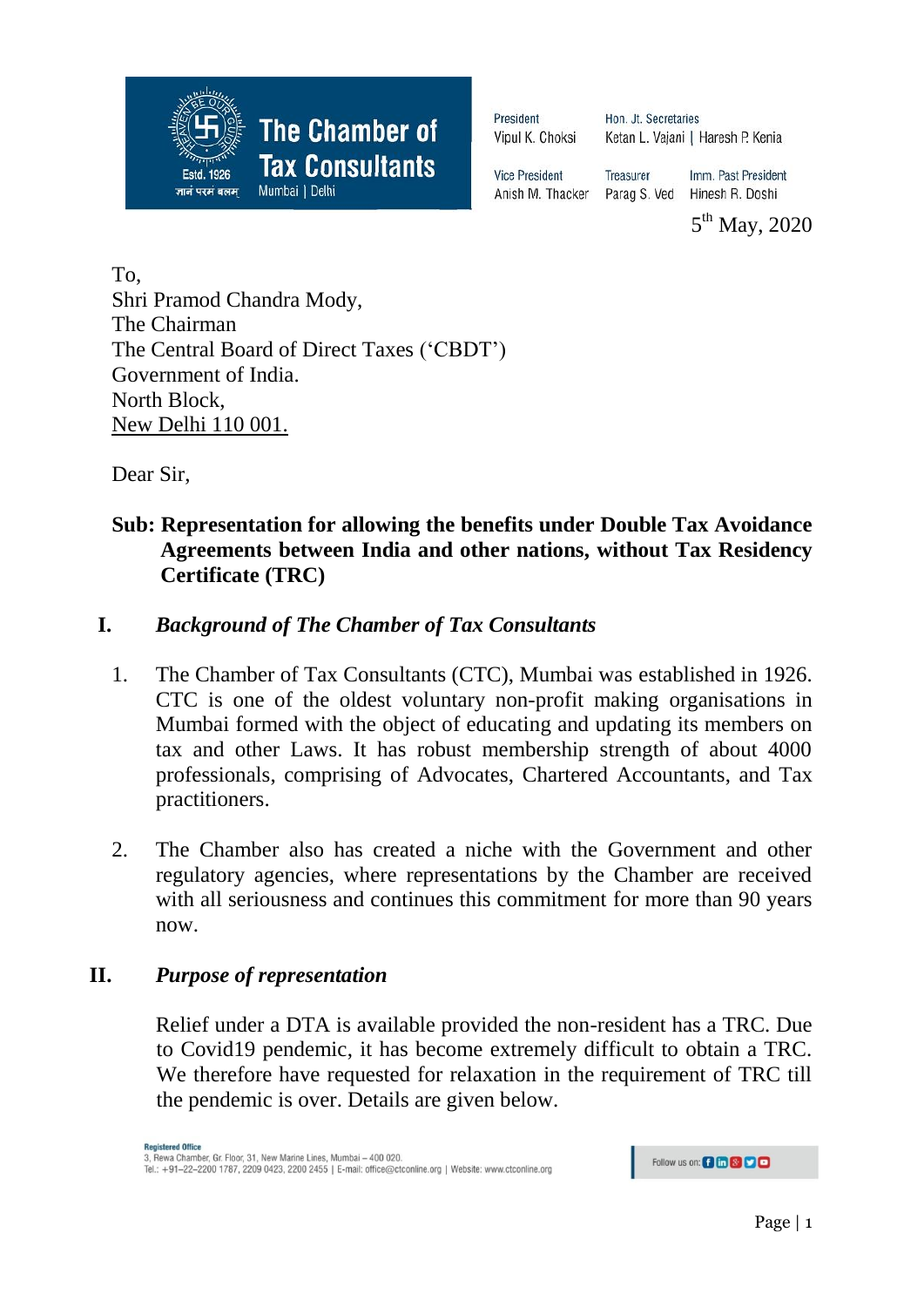

President Vipul K. Choksi Hon, Jt. Secretaries Ketan L. Vajani | Haresh P. Kenia

**Vice President** 

Imm. Past President Treasurer Anish M. Thacker Parag S. Ved Hinesh R. Doshi

- 3. Section 90(2) of the Income-tax Act, 1961 ('the Act') provides an option to a non-resident taxpayer to be governed by the provisions of the Act or the Double Taxation Avoidance Agreement ('DTAA'), whichever is beneficial.
- 4. Section 90(4)1 of the Act states a non-resident taxpayer shall not be entitled to claim benefits under the DTAA unless a Tax Residency Certificate ('TRC') of the country in which he is a tax resident is provided.
- 5. TRC is a document that is required to be obtained by a nonresident/foreign company by making an application to the tax authorities of the country in which it is a tax resident. It is obtained every year covering the period for which it is a tax resident.
- 6. Owing to the outbreak of the COVID-19 pandemic, many government offices around the world are not functional. Non-residents/foreign companies are unable to obtain the TRC for the calendar year 2020.
- 7. Prima facie, non-furnishing of TRC would lead to denial of relief of the applicable DTAA for a non-resident/foreign country. An Indian party making payment to a foreign person is left with no choice but to withhold tax at the rate of tax under the Act, even though it may be higher than the rates prescribed under the DTAA.
- 8. As you are aware that as per the circular issued by the CBDT, an option has been given to the payer to approach either tax authorities or Chartered Accountants for determining tax rate while making remittance to the nonresidents. In fact, when the payer approaches a Chartered Accountant for the purpose of issuance of Form 15CB while making remittance to a nonresident, the Chartered Accountant is stepping into the shoes of the tax officer and performs his judicious duty in determining appropriate withholding tax on such remittance. Therefore, in absence of a valid TRC even he will not be able to grant the benefits to the non-resident taxpayer under the DTAA.

 $\overline{a}$ <sup>1</sup> Section 90(4) was inserted by Finance Act 2013 with effect from financial year starting from 1 April 2012.